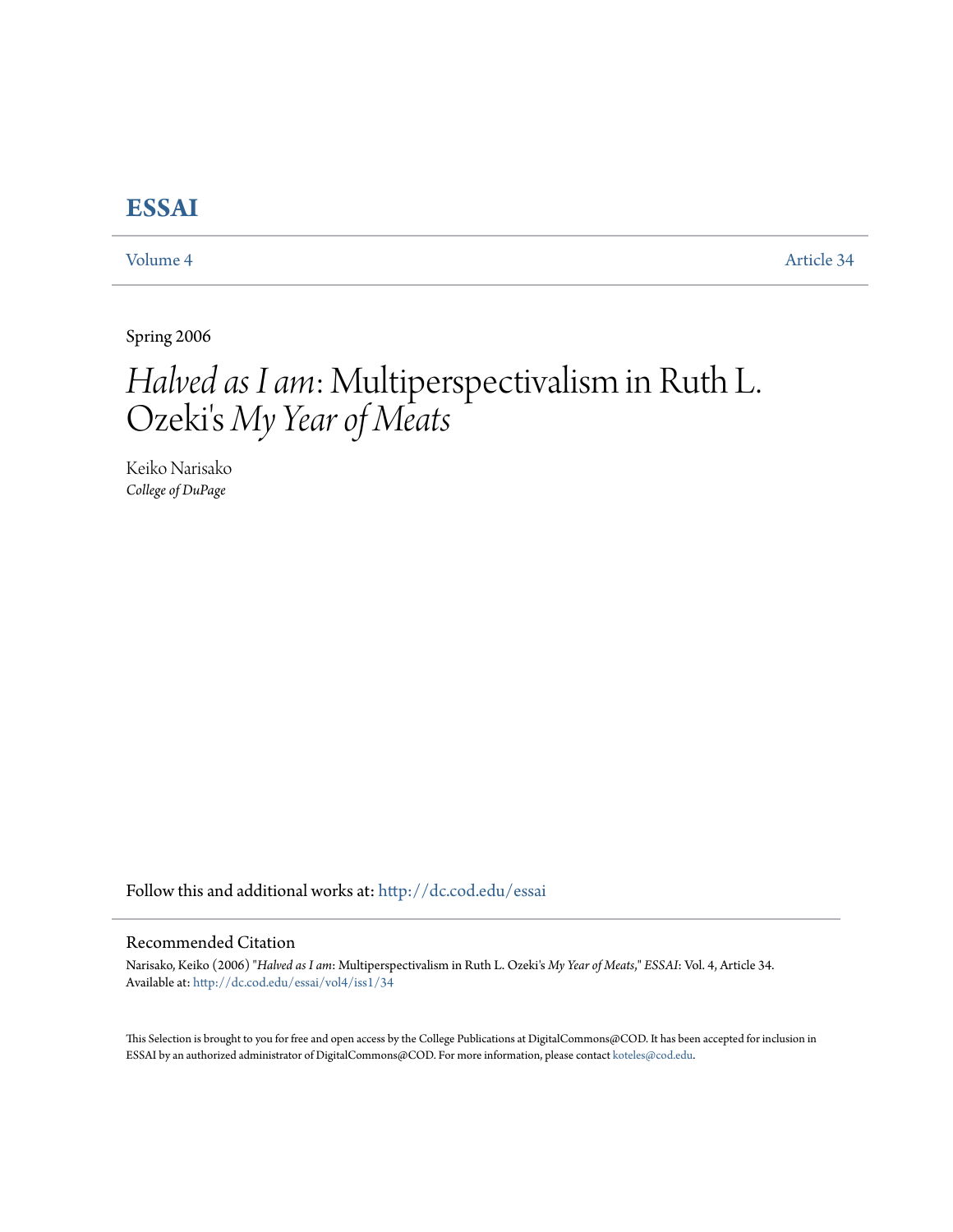*Halved as I am:* Multiperspectivalism in Ruth L. Ozeki's *My Year of Meats*

#### by Keiko Narisako

#### (Honors Seminar English 1130/Biology 1110)

The Assignment: Write a contextually researched paper – 10-15 page long - on an author whose work we read in class, so as to better understand the author's overall body of work and achievement within such frameworks as the author's biography, family, culture, and socio-politics, and history.

 Japanese American filmmaker and contemporary novelist, Ruth L. Ozeki is the only child of a Japanese mother, Masako Yokoyama and an American father, Floyd Glenn Lounsbury. In her autobiographical first novel, *My Year of Meats* (1998), Ozeki sees herself through Japanese American filmmaker and contemporary novelist, Ruth L. Ozeki is the only child of a Japanese mother, Masako Yokoyama and an American father, Floyd Glenn Lounsbury. In the autobiographical first novel, *My Year of M* identify as her weapon and sees the world from a bicultural perspective. Her mission is clearly stated in the novel, as protagonist Jane says, "I became a documentarian partly in order to correct cultural misunderstandings" (78). Also, Ozeki, as a former documentarian, puts herself in another person's perspective to see things differently. In my paper, I will explore why Ozeki thinks this multiperspectivalism is important in her writing. Ozeki was born in the mid 1950's and grew up at the tail end of the baby boom generation in Connecticut. She did her graduate studies in classical Japanese literature and worked in Japan in the 1980's. Her ability to speak both English and Japanese, what she calls a "talent for speaking out of both sides of my mouth" (176), was regarded as a precious talent in Japan as the Japanese economy was growing and competing with other industrial nations. The social influence from the United States was tremendous. Ozeki had found her niche in the Japanese media industry: introducing authentic American culture to the Japanese public.

According to ecological economist Herman Daly, people of the world's diverse cultures are increasingly communicating with each other and joining in one another's diversity in a process called internationalization (Brennan, Withgot 634-635). However, this transition is not always smooth. Ozeki observes cultural collisions between Japan and America with irony and humor in a society where cultural understanding hasn't caught up with capitalist globalization.

Also, what makes Ozeki a unique writer is that she puts issues of food production at the heart of her novel. In *My Year of Meats*, Ozeki takes on the beef industry and in her second novel titled *All Over Creation* (2003), she tackles genetically engineered potatoes. Her subject matter in both novels is controversial and political. The reason she chose fiction to express her interest in these topics is that she is more interested in complex human drama than being called an environmentalist writer. In both novels, there are many topics: race, cross-cultural understanding, feminism, global commerce, capitalism, media, food safety, and love. These topics are reflected by a diverse set of characters. Some critics say that Ozeki has cultivated her own unique form of American literature.

In *My Year of Meats*, Jane Takagi-Little is the daughter of a Japanese mother and an American father. She is a documentary filmmaker who is invited to coordinate a televised documentary series, "My American Wife!" promoting American beef to Japanese consumers by an American meat producer's lobbying organization, Beef-Ex. Jane and her Japanese crew hit the road in search for "perfect and authentic" American wives with good beef recipes. Jane ponders the idea of the authenticity of the American wife, and tries to introduce a diversity of people, such as an immigrant family from Mexico, a vegetarian lesbian couple, and a family of ten children adopted mostly from Asia. Her radical ideas angers Japanese producer, Joichi Ueno, but Jane's shows are well-received by the Japanese audience. On the other side of the glove, Ueno's wife, Akiko,

1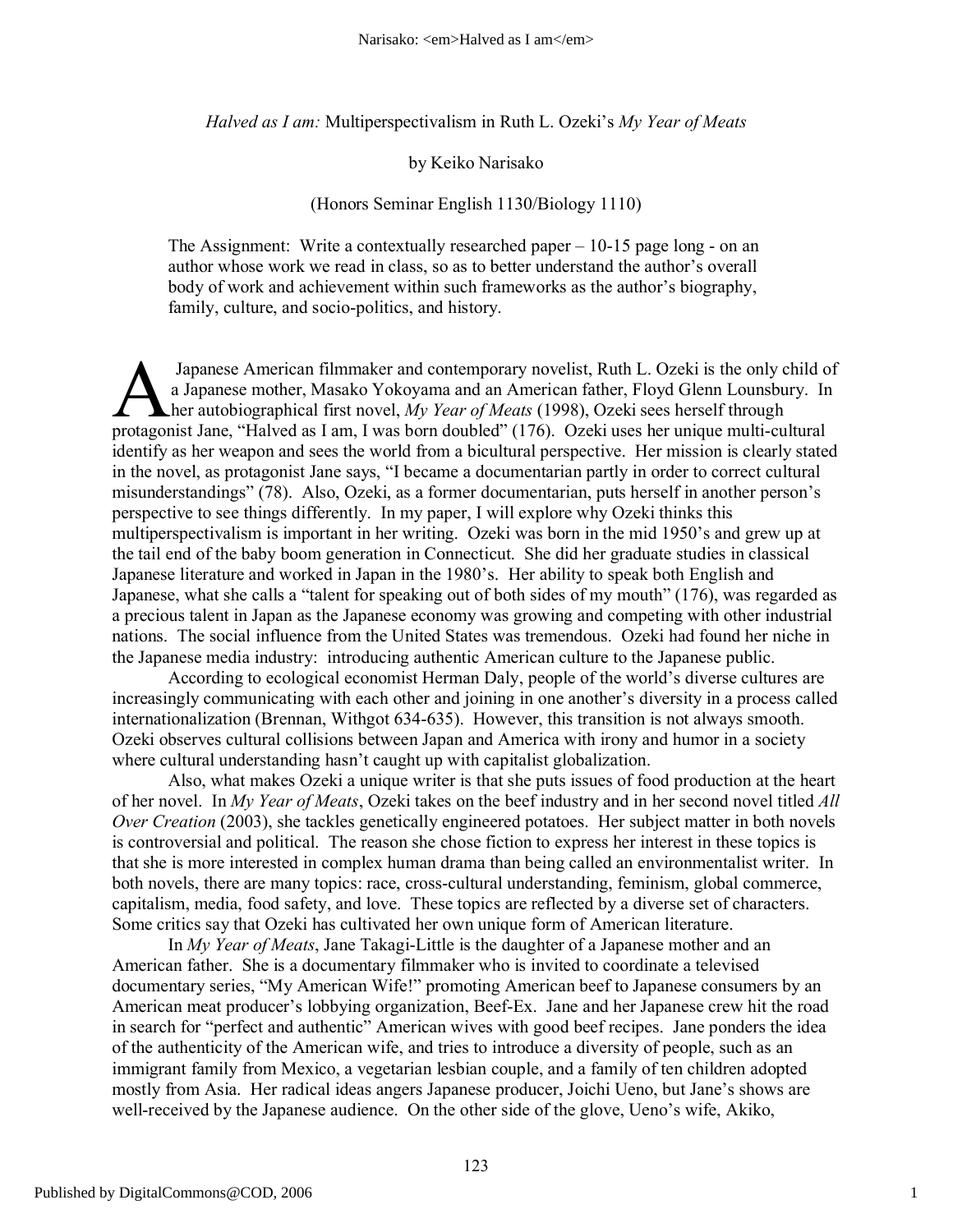dutifully watches the show and prepares the American dishes to please her abusive husband. As Jane continues to hunt for authentic American wives with good beef recipes, she learns the dark secrets of beef production. In Japan, Akiko is inspired by independent American women, and she decides to leave her husband in search for a happy life.

In 1995, Ozeki made an autobiographic documentary film titled "Halving the Bones." Michael Zryd points out that "it reverses *My Year of Meats*" trajectory of cultural education, sketching aspects of Japanese culture for her intended North American audience" (Zryd, 120). Ozeki focuses on three generations of Japanese women on her mother's side in an effort to search for her roots and cultural identity: her grandmother, Matsue, her mother Masako and Ozeki herself. Their lives were affected by WWII, being caught between two nations. Zryd states,

> What both novel and film share and mutually illuminate is the elaboration of a basically comic universe, dedicated to confronting realities of historical, gender, and generational conflict, but also dedicated to resolutions of cultural integration and understanding (Zryd, 120).

Ozeki's Japanese grandmother, Matsue, was sent to Hawaii to marry a Japanese man in the early 1900s when she was a 16-year-old girl. Her family was related to a Shogun military leader, and they were high-class and privileged people at the time. Her marriage was arranged by her parents. They exchanged pictures and information, and future-husband and wife met for the first time at their wedding, which was a common practice. Matsue hated Hawaii, and she pretended to be sick in order to come back to Japan for medical treatment. Her sickness was actually pregnancy, and she bore her daughter, Masako, in 1924. In Hawaii, Matsue and her Japanese photographer and poet husband built a photo studio and made a living from his photographs. Then World War II came, and her husband was sent to the internment camps and kept there for four years. After he was released, they didn't want to live in America any more and returned to Japan in 1960. Ozeki's mother, Masako, later talks in "Halving the Bones," that being born as a Japanese woman made a huge difference in her life (Halving, 1995). She and her family had endured many hardships in the "enemy" country.

Ruth Ozeki grew up in New Haven, Connecticut. There were no Japanese around her, except her mother. She had been aware of her "Japaneseness" since she was little. She had seen the WWII propaganda that constructed Japan as a malignancy as she was growing up. She found herself in an awkward position in America; however, she viewed the images differently from other people in Connecticut because of her mother. She says, "Her genes in my body had prevailed" (Halving, 1995).

Her American father was a worldwide known anthropologist and linguist. He was an expert on Native American Languages and Mayan writing as well. He taught at Yale until he retired in 1974 (Yale). He named Ozeki "Ruth" after a baseball player Babe Ruth, hoping she would grow up "all-American" (Halving, 1995). Ironically, her name Ruth means "not at home" in Japanese, and she felt absent in both places as she says, "Being racially half – neither her nor there" (9). She was regarded as Japanese in America, and American in Japan as she was growing up (Halving, 1995).

Despite the confusion and disappointment, she has learned to use her mixed cultural heritage to her advantage. She is grateful for her parents, who are both deceased, "for teaching her their two different ways of how it can be done" (Ozeki's web log). An understanding of historical and cultural conflict is embedded in her and drives her to write as a person with cultural multi-viewpoints.

In *My Year of Meats*, Ozeki gives us a glimpse of an authentic America where diverse cultures and racism co-exist. A WWII veteran is not happy to know that oriental-looking Jane is American. He asks her, "What are you?" (11).

At a black church in Mississippi, color is still a big issue. Jane asks the potential next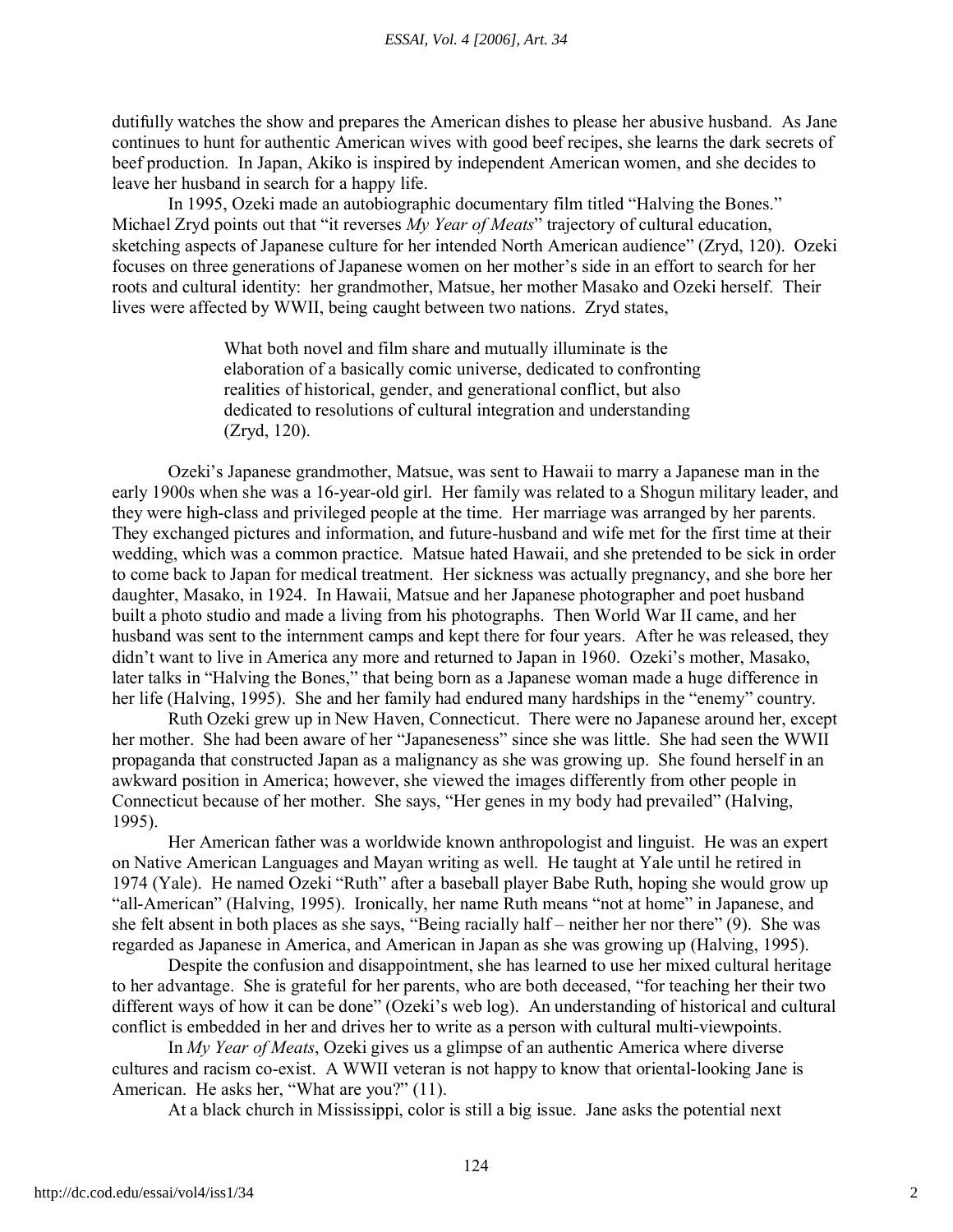American wife, Miss Helen, if Jane's crew can shoot a scene in her church. Jane catches the uneasiness in Miss Helen's voice and tries to convince her by saying, "We are mostly yellow" (102). Thus, Jane separates herself and Miss Helen from white society, at the same time, hoping that she can establish a bond between "colored" people. Ozeki's careful cultural observation sets a framework as the story develops.

Cultural misunderstanding can be crucial. In *My Year of Meats*, Ozeki introduces the shooting death of a Japanese high school exchange student, Yoshihiro Hattori. Hattori was shot as he was standing at the door of Rodney Dwayne Peairs, asking for directions. He was shot because Hattori looked "un-American" and scared Peairs. The whole Japanese nation tried to make sense out of this incident, and they learned a cultural lesson: violence is embedded so deeply in America that access to a gun is easy (88-89).

Cultural misunderstanding can be funny, too. As Ozeki says, "it always struck me that the funniest, most interesting, most tragic, and most culturally profound interactions always happened either behind the camera or when the camera was turned off" (Conversation, 6). The pompous and authoritative Japanese businessman, Ueno, realizes that he made a big mistake by trying to have an intimate relationship by force with Jane after their meeting over drinks. The next day, the power is reversed between Ueno and Jane. At the African-American Harmony church, a hung-over and despicable Ueno is surrounded passionately by African-American church goers, and he is emotionally "stripped so bare" that he sobs like a baby in his cult-like experience. He holds Jane's hand as if it were a natural thing to do. For Jane, it is a nauseating experience, but she needs these people's trust so much to make a good show that she can not shake off Ueno's hand (109-114).

In *My Year of Meats*, an American Jane is outgoing and never afraid of speaking her mind. She decides what she wants to do with her life. On the other hand, the Japanese wife Akiko is shy and obedient to her husband despite his physical abuse. She marries Ueno because of social pressure from being single at her marriageable age. She gives up her career as a writer to become a housewife and is ready to become a mother. These two women are connected through Jane's shows. The eclectic groups of people in Jane's shows give Akiko courage, and she learns to take control of her life. Akiko is greatly moved by how they overcome their hardships, their generosity beyond race, and their courage to live their lives whole against the social pressure in American culture.

Ozeki had worked in the media industries making documentaries about American life for Japanese television sponsored by industries (Conversation, 7). Ozeki speaks through Jane, "I had spent so many years, in both Japan and America, floundering in a miasma of misinformation about culture and race, I was determined to use this window into mainstream network television to educate" (27). Ozeki thinks her media experiences with a cross-cultural background are useful in terms of sending the right message in the tricky media world as globalization makes two countries closer. Ozeki says, "We live in a world where culture is commerce and where global miscommunication is mediated by commercial television (Conversation, 6). As a documentarian making T.V. programs for a Japanese audience, the issue of commercial sponsorship has always been a concern for her (Conversation, 7). In *My Year of Meats*, Ueno is steeped in conservative stereotypes of America, such as "attractiveness, wholesomeness, warm personality," "attractive, docile husband," "attractive, obedient children," "attractive, wholesome lifestyle," "attractive, clean house," while Jane introduces the rich diversity of America, such as an immigrant Mexican family, a large interracial family with ten adopted children, a vegetarian lesbian couple, to widen the audience's understanding of what it is to be America (11-12). A conflict arises when businessman Ueno tries to sell beef to Japanese audience by creating beautiful images related to America. Jane, on the other hand, as a documentarian, is on a mission to capture the truth.

Advertising has become a growing industry. Media critic Sut Jhally says in his film "Advertising and End of World" that the advertising industry is a "fantasy factory." He says that advertising industries spend increasing amounts of money to create the illusion that certain products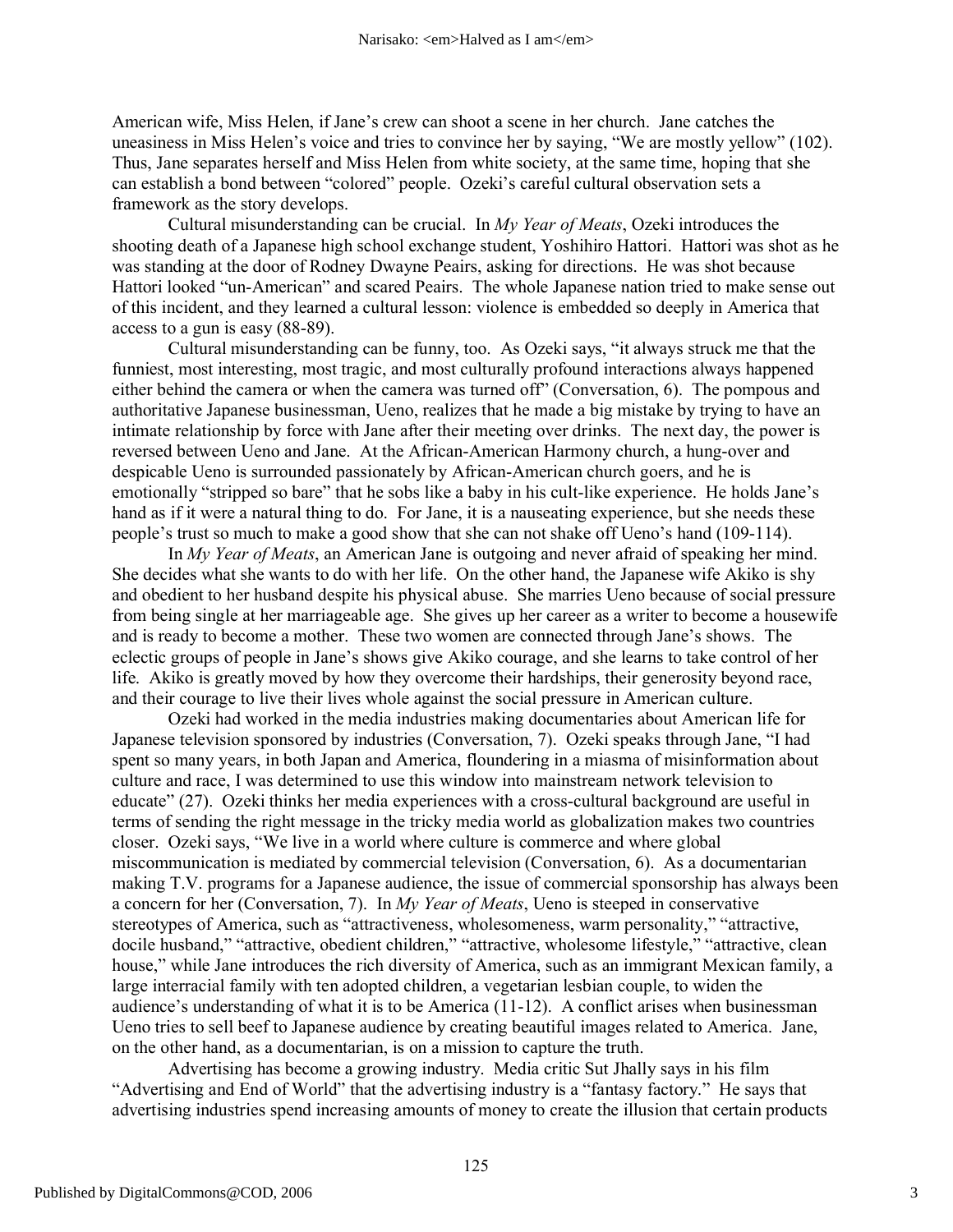give consumers happiness (Advertising). Ozeki had once worked on this fantasy side in 1980's when she was making programs sponsored by industries. In the program she made for the multi-national corporation Philip Morris, she would walk around New York with her video crew, pockets stuffed with Marlboros and lighters, plying people on the street with cigarettes and begging them to smoke for them so that they could film their "smoking cut," which would eventually encourage people in Japan to consume more tobacco. Ozeki admits that she did not approve of the company at the time (Conversation, 7). Her experience of being caught between the sponsor's intentions and her own survival, like Jane and Ueno in the story, helped her to understand the economic power structure and drove her to write a story about the media industry.

Ozeki chooses beef as her topic in the story because it is a staple of the American diet, in another word, a national identify (Clyne, SATYA). In the story, as Jane and her crew continue to shoot families in rural places in all over the country, she learns horrible facts about beef production: the synthetic growth hormone D.E.S. bovine growth hormones, force-fed antibiotics, and the terrible conditions in slaughter houses. She focuses on D.E.S., or diethylstilbestrol, which has been widely used in livestock production even after it was banned in 1979. When being absorbed in human body directly or through cattle, it can accelerate human sexual maturation. It was also widely prescribed for pregnant women to prevent miscarriages and premature birth until various health risks were discovered, including cancer and infertility (124-126). In Texas, as the film crew shoots a ranch family, Jane actually sees not only how cattle but ranchers and their families' health are affected by chemicals. Finding out she is a D.E.S. daughter herself with deformed uterus, Jane is determined to capture the truth. Hidden behind a beautiful image, beef is the culprit.

Journalist Michael Pollan further reveals the threats imposed by the production and consumption of beef to our health and environment in his article "Power Steer," and concludes that nothing good is coming out of our diet of beef. He writes about the vicious cycle surrounding industrial beef production from his experience of owning a calf and following its life cycle, which starts with American agriculture. Farmers are encouraged to grow corn. Cheap surplus corn is fed to cows, but corn-fed cows are prone to become sick because their digestive system can not handle corn. Food poisoning by E. coli can develop easily among corn-fed cows. Also, cows are fed with rendered cow parts, which can cause mad-cow disease. To prevent corn-fed cows from getting sick, they are given various antibiotics and chemicals, which turn up in the meat we eat and in the environment. Corn and chemicals fatten cows faster, but studies show that corn-fed meat causes various health risks to humans. Growing corn as an industrial monoculture costs a lot. There are subsidies to agribusiness, the use of fossil fuel, chemical herbicides and fertilizers, plus the environmental costs, such as soil depletion, runoff synthetic growth hormones and nitrogen entering the waterway. Considering these costs, Pollan wonders if we still want to eat beef (Power Steer). In *My Year of Meats*, beef is metaphoric for America where large multi-national corporations take over politics and affluence plagues people. Beef is invading another small fish-eating country, Japan.

Ozeki also takes a look at a large corporate culture in America and sees how it is interpreted in both countries. In the story, a 16-year-old girl Christina Bukowsky is hit by a delivery truck in the Wal-Mart parking lot. The corporate retail giant, Wal-Mart, does nothing to help the family until the media catches the story, and they finally pay a large settlement (132-135). The Japanese cameraman, Suzuki, admires Wal-Mart. Jane observes, "To a Japanese person, Wal-Mart is awesome, the capitalist equivalent of the wide-open spaces and endless horizons of the American geographical frontier" (35). However, it is a known fact in America that Wal-Mart destroys local business and encourages cheap foreign labor. Furthermore, the economist Daly argues that the growing power of multinational corporation contributes not only to environmental degradation because of its highconsumption life-style, but also to the homogenization of the world cultures, where many cultures are displaced by many other (Brenna, Withgott 635-636). The story ends as Jane's documentary of beef production comes to light. Jane's mission to "educate" is successfully accomplished, and Beef-Ex

4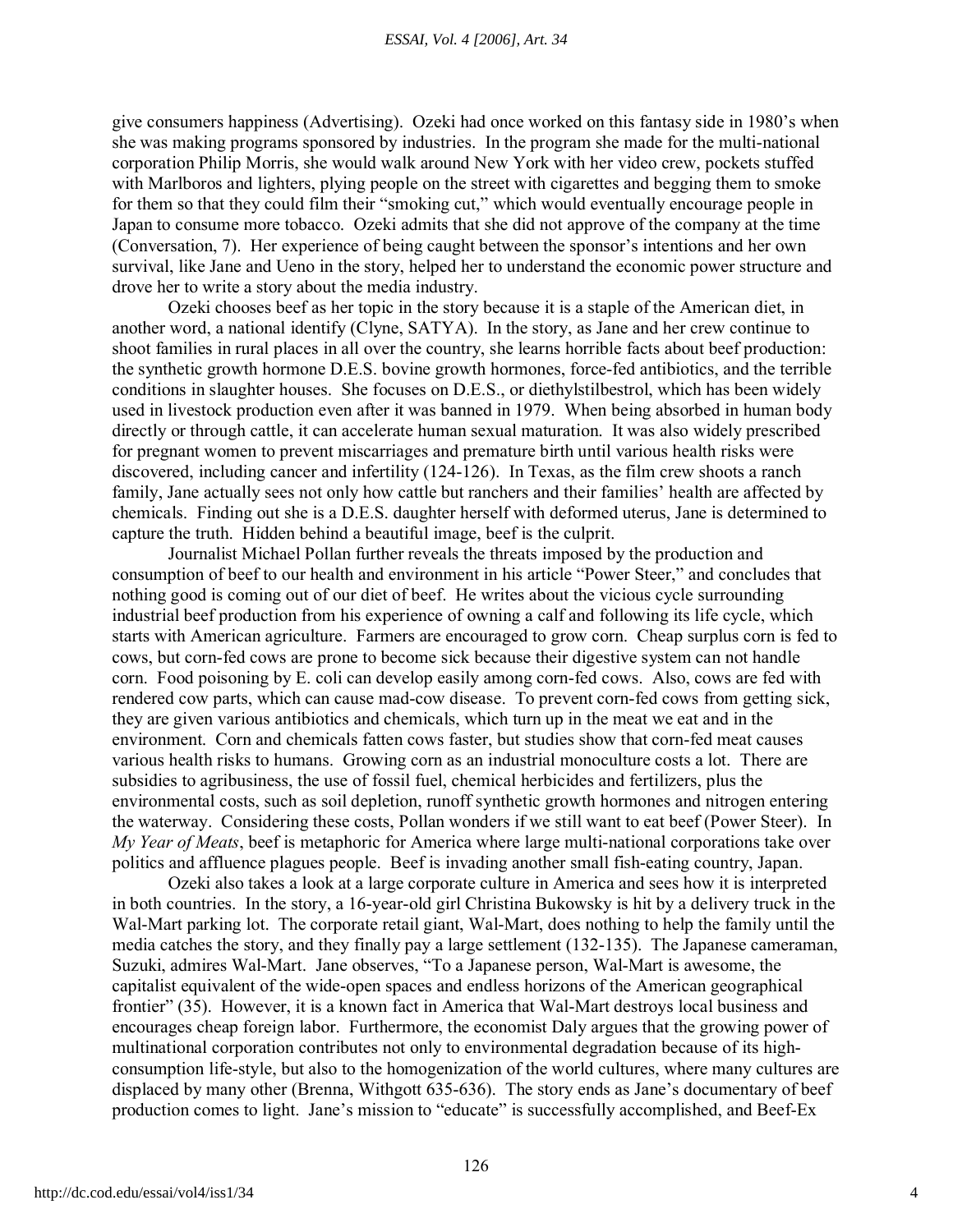cancels the programs. People find the truth in Jane's fight against the large beef industry.

Ozeki says, "I don't think I could have written a novel had I not been a filmmaker first" (Conversation, 12). In her 1995 documentary film, "Halving the Bones," in which Ozeki goes to Japan to attend her grandmother's funeral for her estranged mother, Masako, and brings her grandmother's bones, she uses multi narrative voices. The story is told by a narrator, Masako and Ozeki herself. What is interesting about the use of multi-narrative voices is that the story changes according to who tells the story. Masako says that the reason she couldn't attend her mother's funeral was her arthritic knees, but Ozeki is suspicious of her reason. Ozeki says the real reason was that Masako was so Americanized and she was afraid of not knowing how to behave at a Japanese funeral where people expect the daughter to conduct the ceremony and the whole ritual processes take a couple of days (Halving, 1995). "As a former documentary filmmaker, this question of voice and point of view is interesting on several levels," she says (Conversation, 9).

In *My Year of Meats*, Ozeki continues to use narrative multi-perspective. She uses the Juxtaposition of first-person and third-person narrative voices, but also adds other texts, such as correspondence conducted through faxes, detailed shooting proposals for each show as well as excerpts from the Japanese Eight Century court diaries, Sei Shonagon's *The Pillow Book*. Ozeki uses two different narratives voices for her two female protagonists to emphasize their distinct characteristics. Ozeki uses two different narratives voices for her two female protagonists to emphasize their distinct characteristics. For protagonist Jane, Ozeki uses a first-person narrator because Ozeki needs to make a strong character speaking for her to address issues that threaten to overpower us (Conversation, 8). An American, Jane is independent, liberal, and a fighter as well. By using a first-person narrative, her strong traits are magnified, and her story comes directly to us. On the other hand, a Japanese Akiko is shy, dependent and withdrawn. A third-person narrative for Akiko is used to draw her withdrawal from the society.

By mixing up the two types of narrative, the antagonistic character Ueno's conflicts and his evil temperament are also drawn through his interactions with both protagonists. Using their correspondence through faxes reveals the drama directly, as faxes are supposed to do. Jane's shooting plans are cinematic and almost visual to give us an idea what a documentary making is like. The excerpts from *The Pillow Book* show Sei Shonagon's careful observation survived beyond a long period of time. It seems Ozeki throws everything she knows in one pot, but it turns out to be an interesting work of literature.

Ozeki hints at her optimism in Kudzu. Kudzu is a weed in America (75-76), but it is a treasured food in Japan. It makes the most elegant sweets and good medicines as well. The Japanese cameraman, Suzuki, teaches a family in South how to make starch out of its tubers. The husband, Vern, is very excited to create his original recipe with kudzu for the state fair (83). With proper understanding, even a weed can be turned into treasure, and people from different cultures can come to understand each other. Ruth L. Ozeki is a unique contemporary writer who watches the world carefully from her multiperspective. Ozeki's novel, *My Year of Meats*, finds us at the right time in a world of rapid globalization.

#### Works Cited

*Advertising and The End of The World*. Dir. Sut Jhally. Videocassette. The Media Education Foundation. 2000.

Brennan, Scott, and Jay Withgott. *Environment: The Science Behind The Stories*. San Francisco: Pearson Education, Inc., 2005.